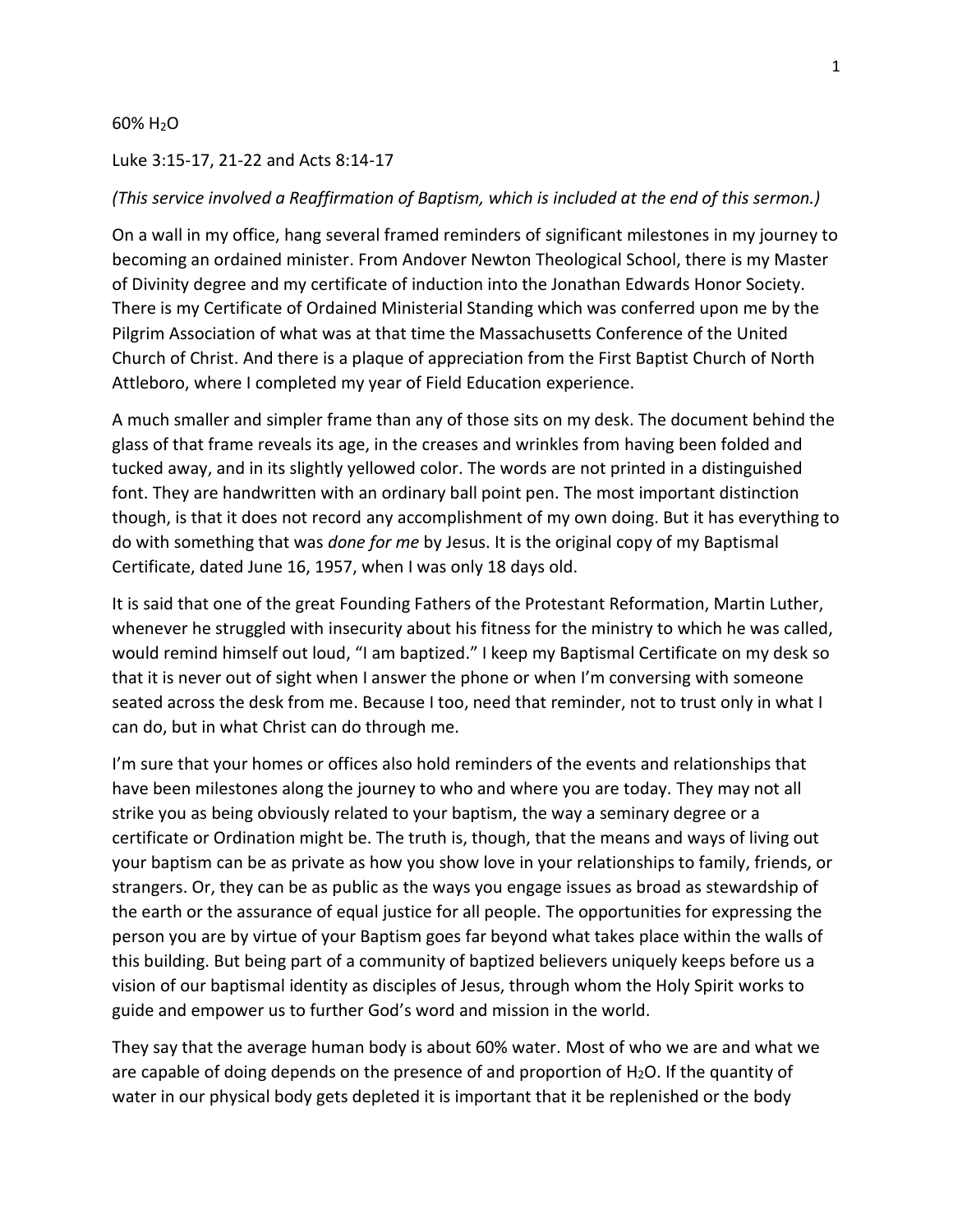begins to experience a reduction of performance. The organs don't work at peak performance. The muscles cramp. We need to rehydrate regularly to maintain the right water level. Just as our physical life is impacted when the required percentage of water for optimal health is neglected: so too, our spiritual life is affected when we ignore the ongoing importance of our baptism. We may find ourselves running on empty when it comes to our commitment to the responsibilities and challenges that come with being a baptized follower of Jesus.

In the Book of the Acts of the Apostles there is a perfect illustration of how baptized Christians can lead spiritually de-hydrated lives. In it, some Samaritans had accepted the Word of God and were baptized into faith in Jesus. But two of the Apostles—Peter and John—thought it necessary to make a special trip from Jerusalem to pray for them to receive the Holy Spirit. Luke—the author of the Book of Acts—takes the trouble to explain why. He writes, "For as yet the *Spirit had not come upon any of them*; they had *only been baptized in the name* of the Lord Jesus."

A recurring theme in the Book of Acts is that when the Holy Spirit comes upon people, they are empowered to accomplish remarkable expressions of God's power that would never have been possible otherwise. These Samaritans were baptized in the name of the Lord Jesus. Which means that they had repented of their sins, accepted the salvation that comes through Jesus, and knew themselves to be forgiven and beloved children of God. But there was little if any noticeable *outward* change in them that might reflect the *inner* transformation they had undergone. They needed Peter and John to jump start their baptism in order for it to be effective.

Sometimes, *we all* need *our* baptismal reservoir to be replenished in order for the Holy Spirit to work through us. Our spiritual wells can run dry. We grow weary of keeping up the pace of discipleship and church membership.  $60\%$  H<sub>2</sub>O might be enough to maintain a healthy physical body. But when it comes to the Body of Christ—the Church—running on only 60% of the Baptismal energy of any congregation eventually leads to breakdowns in the effectiveness of its work and witness. Congregationalism in particular recognizes the importance of the ministry of *all believers.* Congregational polity is built upon the conviction that the Holy Spirit works through *every* baptized member; and that any church is at its best when its ministry is fueled at or near 100% of the Baptismal  $H_2$ 0 of its membership.

This year, it has been exceptionally challenging to find enough volunteers to fill all the vacant offices and committee positions needed to sustain the quantity and quality of ministry for which this church has long been known. This morning we will pause to re-hydrate our baptismal reserves, where they may be running near empty. We too, might need the support of others to help us rehydrate our faith, as John and Peter had to help the newly baptized Samaritans. We will invite the Holy Spirit to re-energize our spirits and open our hearts to reconsider where we *each* might have a role to play in sharing equally in the ministry of First *Congregational* Church of Westminster. We will remember and reaffirm together the baptismal promises you made if you were baptized as an adult who could speak for yourself. Or which were made over you by